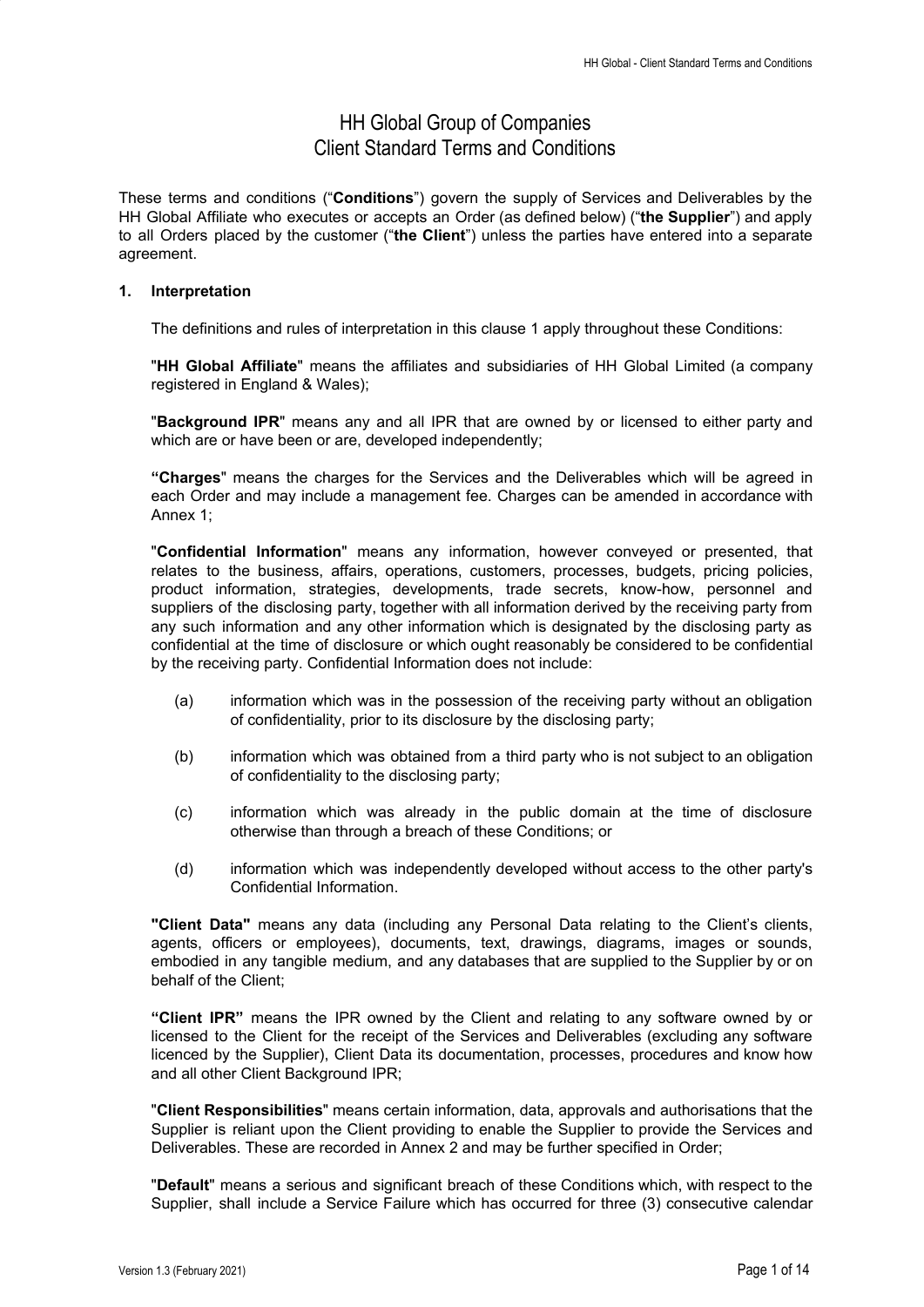months and, with respect to a Client shall include a repeated or persistent occurrence of the same Relief Event or non payment of an undisputed invoice;

**"Deliverables**" means physical products to be produced and delivered to the Client as further defined in each Order;

"**Insolvency Event**" means in respect of either party:

- (a) other than for the purposes of a bona fide reconstruction or amalgamation, such party passing a resolution for its winding up, or a court of competent jurisdiction making an order for it to be wound up or dissolved, or that party being otherwise dissolved; or
- (b) the appointment of an administrator of, or the making of an administration order in relation to, either party, or the appointment of a receiver or administrative receiver of, or an encumbrancer taking possession of or selling, the whole or any part of the entity's undertaking, assets, rights or revenue; or
- (c) that party entering into an arrangement, compromise or composition in satisfaction of its debts with its creditors or any class of them, or taking steps to obtain a moratorium, or making an application to a court of competent jurisdiction for protection from its creditors; or
- (d) that party being unable to pay its debts or that party entering into any arrangement, compromise or composition in satisfaction of its debts with its creditors.

"**IPR**" means any and all intellectual property rights of any nature anywhere in the world whether registered, registerable or otherwise, including patents, utility models, trade marks, registered designs and domain names, applications for any of the foregoing, trade or business names, goodwill, copyright and rights in the nature of copyright, design rights, rights in databases, moral rights, know-how and any other intellectual property rights which subsist in computer software, computer programs, websites, documents, information, techniques, business methods, drawings, logos, instruction manuals, lists and procedures and particulars of customers, marketing methods and procedures and advertising literature, including the "look and feel" of any websites;

**"IPR Claim"** means any claim by an unrelated third party of infringement or alleged infringement (including the defence of such infringement or alleged infringement) of their IPR.

**"Order"** is defined in clause 2;

"**Personal Data**" has the meaning set out in relevant data protection laws in the country where the Services are provided;

**"Relief Event"** means any breach by the Client of its obligations under the Conditions or an Order, including any of the Clients Responsibilities (and this definition shall include a breach of such obligations by a third Party performing such obligations on behalf of the Client);

"**Sales Tax**" means applicable national, state or local sales taxes such as VAT;

"**Service Failure**" means, in any calendar month, three (3) failures by the Supplier to deliver the Services materially in accordance with the Conditions and which is not the result of a Relief Event;

**"Services"** means the various services which can be supplied to the Client by the Supplier and which can include creative production, studio, print management, marketing and other related services; all as further detailed in each Order;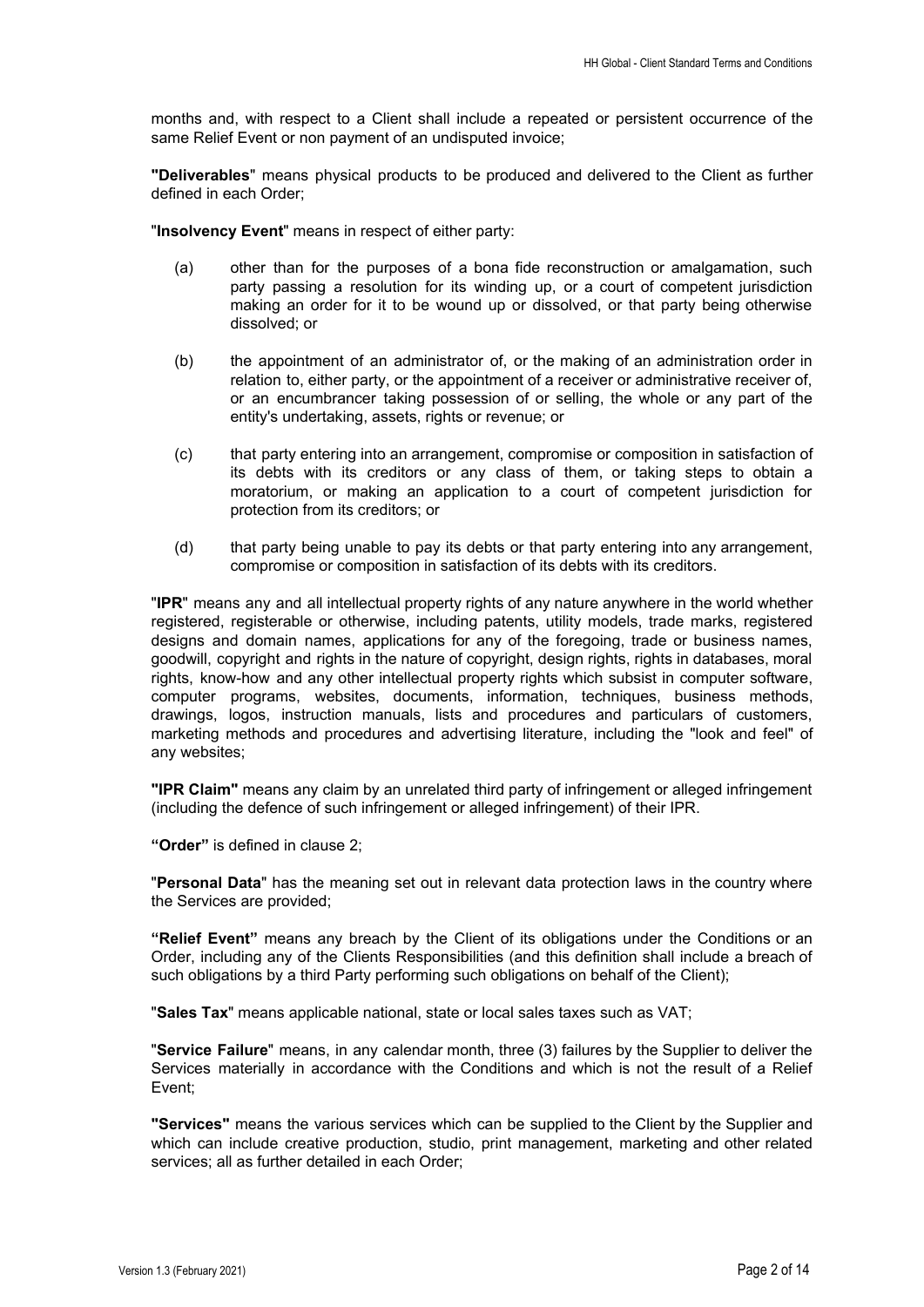**"SoW"** means a Statement of Work entered into by the parties and which describes the full scope of the services and charges.

**"Supplier IPR"** means the IPR owned by the Supplier and relating to the Supplier System, its documentation, processes, procedures and know how and all other Supplier Background IPR.

"**Supplier Personnel**" means employees, staff and workers of the Supplier who are engaged in the provision of the Services;

"**Supplier Software**" means the software which is proprietary to the Supplier or licensed to the Supplier and used to provide the Services;

"**Supplier System**" means the information and communications technology system used by the Supplier to directly perform the Services, including the Supplier Software and the Supplier equipment;

"**Working Day**" means Monday to Friday, excluding any public holidays in the country where the Services are provided.

# **2. Appointment and Formation of Orders**

- 2.1 The Client may place purchase orders for ad hoc or individual orders. Alternatively the parties may enter into an SOW for a project, or series of connected orders. An **Order** is defined as either
	- 2.1.1 a purchase order which has been accepted by the Supplier (acceptance can be in writing or by the Supplier commencing the Services); or
	- 2.1.2 an SOW,

as applicable.

- 2.2 Once formed, each Order is distinct and severable and is subject to these Conditions. For the avoidance of doubt, the Supplier shall not be obliged to accept every Order submitted by the Client.
- 2.3 Upon execution of each Order the Supplier shall provide the Services and Deliverables to the Client and the Client shall pay the Charges pursuant to these Conditions and the applicable Order.
- 2.4 Unless otherwise agreed within an Order, each Order shall commence on the date of signing or the date that the Supplier commences the Services. An Order shall continue in force until:
	- 2.4.1 completion of the Services in the Order;
	- 2.4.2 the expiration date specified in the Order; or
	- 2.4.3 otherwise in accordance with clause 14.
- 2.5 If any Services and/or Deliverables are requested in writing by a Client before an Order has been entered into then the Client shall be liable for any and all fees, costs or expenses incurred by or due to the Supplier in relation to such Services and /or Deliverables.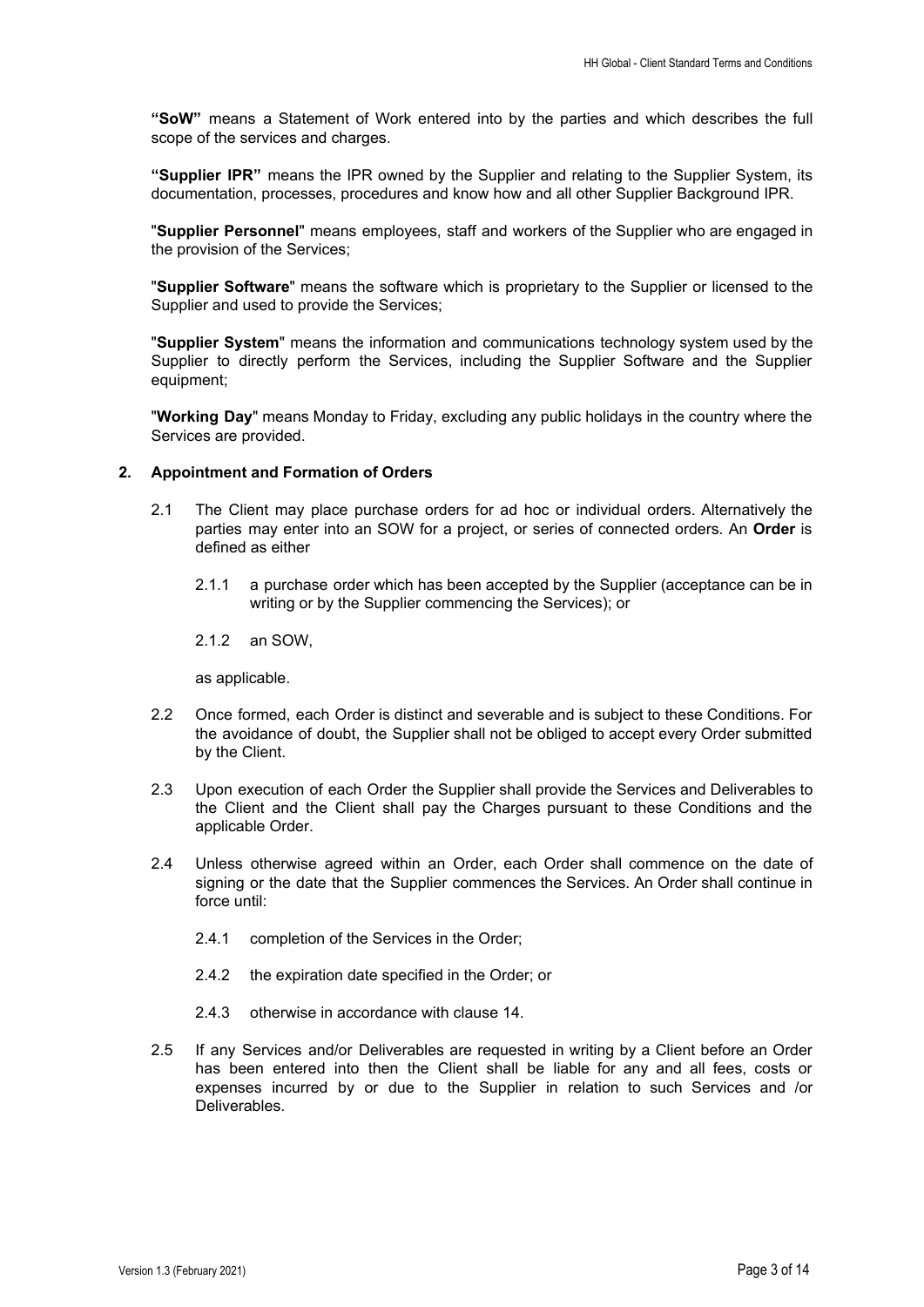# **3. Services**

- 3.1 In providing the Services, the Supplier shall at all times provide the Services in accordance with accepted industry practice and with reasonable skill and care and in accordance with any specific terms recorded in an Order.
- 3.2 Each Order shall record the estimated delivery date and agreed delivery location. Unless the Accepted Order specifically records otherwise, time of delivery shall not be of the essence.
- 3.3 The Client hereby acknowledges and agrees that the Supplier shall at all times be permitted to sub-contract (in whole or in part) all and any production and / or other parts of the Services or Deliverables to its sub-contractors. Where the Supplier does elect to sub-contract it shall remain responsible to the Client for the acts and omissions of its sub-contractors as if they were its own. For the avoidance of doubt, the Supplier shall not be restricted from contracting with its sub-contractors (as clients of the Supplier) on its own terms at its discretion, risk and responsibility. Such terms may include the provision of vendor services by the Supplier to the sub-contractor (as a customer of the Supplier) such as procurement processes, software provision, risk management, audit initiatives, colour management and environmental advice, and other miscellaneous management services. The Supplier may charge sub-contractor fees for such vendor services and the Client agrees that it shall not be entitled to such fees or any portion thereof.
- 3.4 If the Supplier would have provided, or procured the provision of, the Services and Deliverables in accordance with these Conditions but has failed to do so as a result of a Relief Event, the Supplier shall:
	- 3.4.1 provide the Client as soon as reasonably practicable with notice of the Relief Event together with such information as is necessary and available in order for the Client to understand the nature of the Relief Event and the actual or potential delay or failure;
	- 3.4.2 where possible, use reasonable endeavours to continue to provide the affected Services notwithstanding the Relief Event;
	- 3.4.3 be entitled to be paid for the provision of the Services which have been affected by the Relief Event together with any additional costs which arise as a consequence of clause 3.4.2;
	- 3.4.4 not be liable for any associated Service Failure, Supplier Default or other breach of its obligations under the Agreement.
- 3.5 The Supplier shall not be required to provide the Services and/or Deliverables in respect of any matter which in the Supplier's reasonable opinion is or may be of an illegal or libellous nature or an infringement of the proprietary or other rights of any third party.

## **4. Client Responsibilities**

- 4.1 The Client warrants that it shall comply with the Client Responsibilities.
- 4.2 The Client agrees that the Supplier shall be entitled to rely on any consents, approvals or authorities of any persons holding themselves out as an authorised agent of the Client and shall be liable for any and all acts and omissions of its agents as though they were the acts and / or omissions of the Client.

# **5. Charges and Invoicing**

5.1 In consideration of the provision of the Services by the Supplier, the Client shall pay the Charges.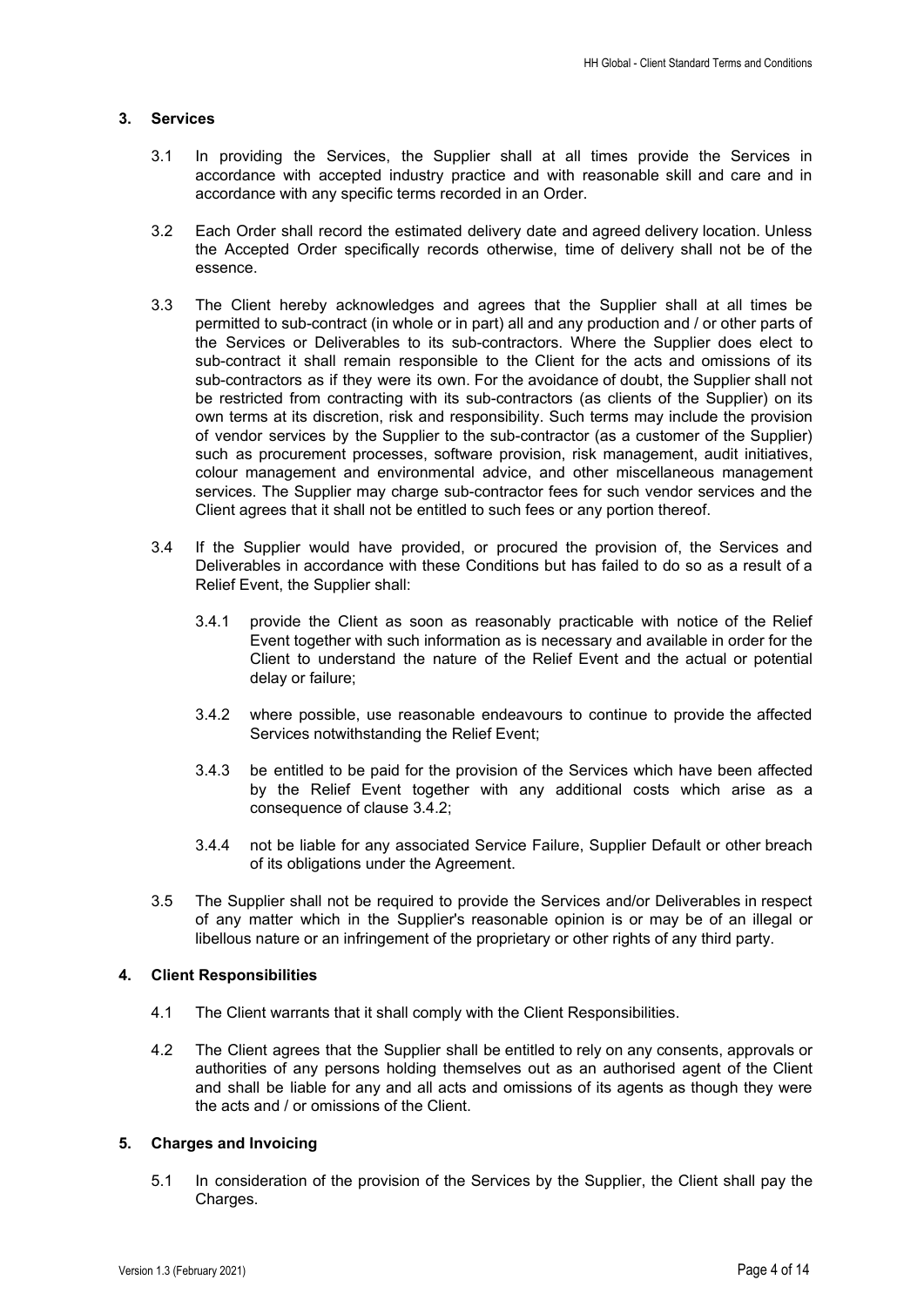- 5.2 In addition to the Charges, the Client shall pay the Supplier's reasonable expenses in the provision of the Services, provided the Supplier has obtained prior written permission from the Client before incurring the expense.
- 5.3 The Supplier shall invoice the Client for the Charges at the completion of the Order or such other times as agreed in the Order. The Client acknowledges that some Services require all or part payment in advance including postage charges for direct mail. The Supplier shall have the right to invoice the Client in respect of a partial delivery of the Services or Deliverables. All invoices shall be sent to 'Accounts' Payable at the Client's address unless otherwise agreed.
- 5.4 The Client shall pay the invoices within thirty (30) days of the date of the invoice. Payment shall be made in the currency recorded in the invoice unless otherwise agreed in an Order.
- 5.5 The Charges are exclusive of Sales Tax, which shall be added at the prevailing rate as applicable and paid by the Client following delivery of a valid Sales Tax invoice.
- 5.6 Where any issued invoice is bona fide disputed by the Client, the Client shall as soon as reasonably practical (and in any event within 2 Working Days) notify the Supplier in writing detailing the reasons for the dispute. The Client shall be obliged to pay that part (if any) of the invoice which is not in dispute until such time as the dispute is resolved. If no dispute has been raised within the time period specified in this clause, the Client is deemed to have accepted the accuracy of the invoice.
- 5.7 In the event of non-payment, in whole or part, of any undisputed sum due from the Client, the Supplier shall be entitled (at its sole option) to:
	- 5.7.1 charge the Client interest on the outstanding sum unpaid from the due date until the actual date of payment (both before and after decree or judgement) at 8% above the base rate of the bank used by the Supplier; and/or
	- 5.7.2 suspend the provision of the Services.
- 5.8 The Supplier shall maintain records of the amounts which are invoiced to the Client pursuant to these Conditions. Such records shall be retained for inspection by the Client for 1 year from the end of the year to which the records relate.

## **6. Service Failure and Supplier Default**

- 6.1 If there is a Service Failure, the Supplier shall:
	- 6.1.1 where necessary, repeat the Services at no additional cost to the Client;
	- 6.1.2 notify the Client of the Service Failure as soon as possible; and
	- 6.1.3 deploy the additional resources and take the remedial action that is necessary to rectify or to prevent the Service Failure from recurring.
- 6.2 If the Supplier commits a Default and the Default is capable of remedy, the Client shall give the Supplier a reasonable opportunity to rectify the Default.
- 6.3 If the Supplier fails to remedy the Default within the reasonable time period, the Client is entitled to serve notice to terminate the Order in accordance with clause 14.3.1.1.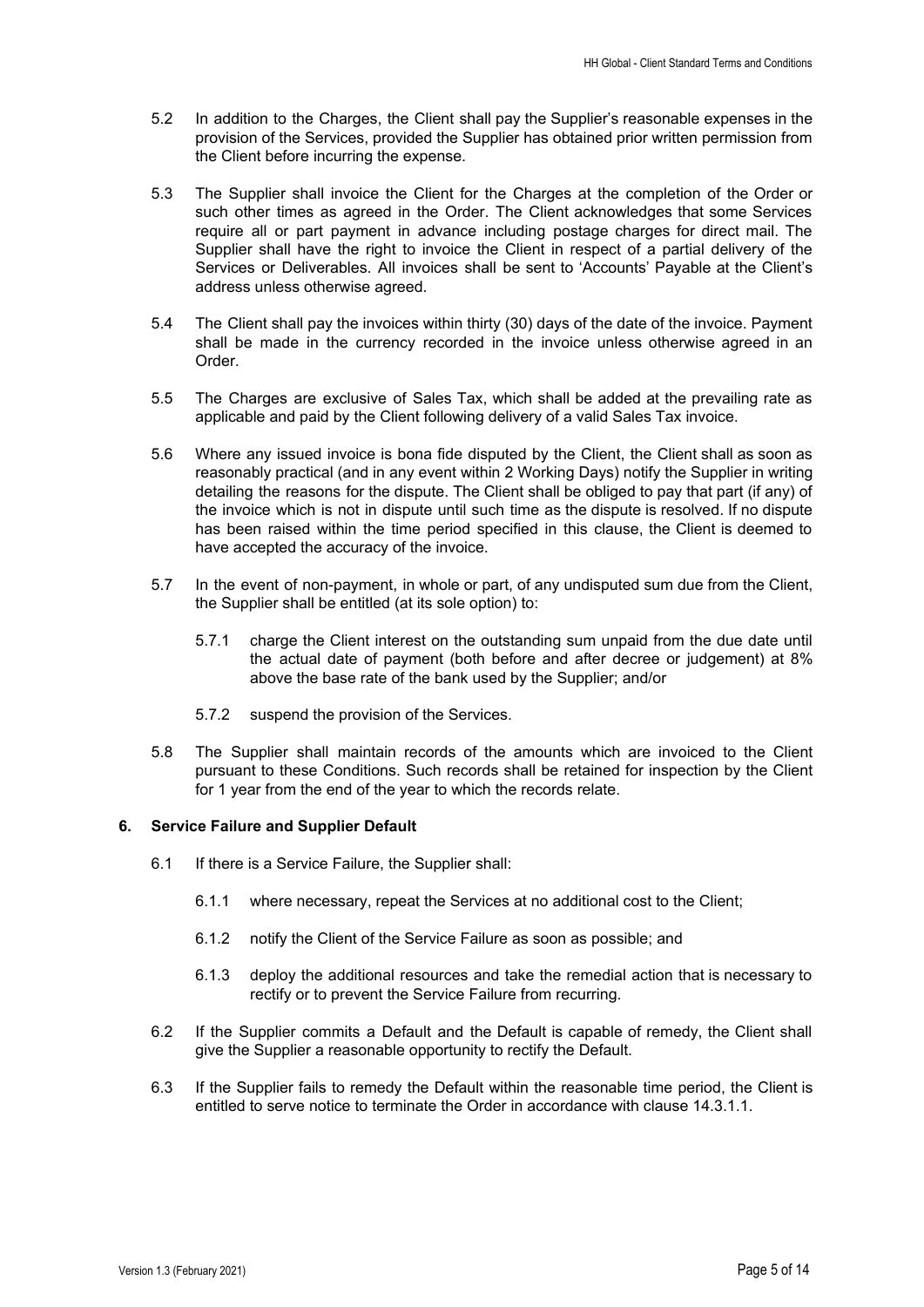# **7. Client Property**

- 7.1 The Client shall indemnify the Supplier and its sub-contractors from and against all costs, claims, demands, expenses and liabilities which may be made against the Supplier or incurred by the Supplier arising out of or in connection with:
	- 7.1.1 any use by the Supplier of the Client Data or material which is authorised (expressly or impliedly) by the Client or which is required to be used by the Supplier in providing the Services or Deliverables; and
	- 7.1.2 the printing or reproduction of any illegal or unlawful matter including libellous matter as a result of carrying out the Client's instructions.
- 7.2 The Supplier will notify the Client as soon as it becomes aware, or suspects, that Client Data or other material supplied by the Client could give rise to a claim for indemnity under clause 7.1.

## **8. IPRs**

- 8.1 All IPR in the Deliverables shall remain with the Supplier, unless otherwise agreed in an Order.
- 8.2 Save as set out in this clause:
	- 8.2.1 the Client shall not acquire any right, title or interest in or to the Supplier IPR; and
	- 8.2.2 the Supplier shall not acquire any right, title or interest in or to Client IPR.
- 8.3 In consideration of the Charges, and for the duration of the Services, the Supplier hereby grants to the Client, or shall procure the grant to the Client of a non-exclusive, royalty-free, non-transferable licence to use the Supplier System to receive the Services.
- 8.4 The Client hereby grants to the Supplier, or shall procure the direct grant to the Supplier of a royalty-free, non-exclusive, non-transferable, worldwide licence to use the Client IPR to the extent necessary to perform its obligations under an Order. With respect to the Client Data, the right to use shall include the right to grant sub-licences to its sub-contractors, provided that any relevant sub-contractor complies with relevant data protection laws and has entered into a confidentiality undertaking with the Supplier which contains terms similar to those set out in these Conditions.
- 8.5 In the event of the termination or expiry of an Order, the licences referred to in clauses 8.3 and 8.4 shall terminate, except to the extent necessary to enable the Supplier to perform, or the Client to receive, any outstanding obligations.

# **9. IPR Indemnities**

- 9.1 In respect of the supply of Services and Deliverables, the Supplier shall indemnify the Client and keep the Client indemnified against all losses, damages, costs or expenses awarded against the Client and arising from any successful IPR Claim in relation to its use of the Supplier IPR, the Services and Deliverables except to the extent that the provisions of clause 9.5 apply.
- 9.2 The Client shall indemnify the Supplier and keep the Supplier indemnified against all losses, damages, costs or expenses awarded against the Supplier and arising from any successful IPR Claim in relation to its use of the Client IPR except to the extent that the provisions of clause 9.5 apply.
- 9.3 In the event that any third party threatens or commences an IPR Claim the indemnified Party shall: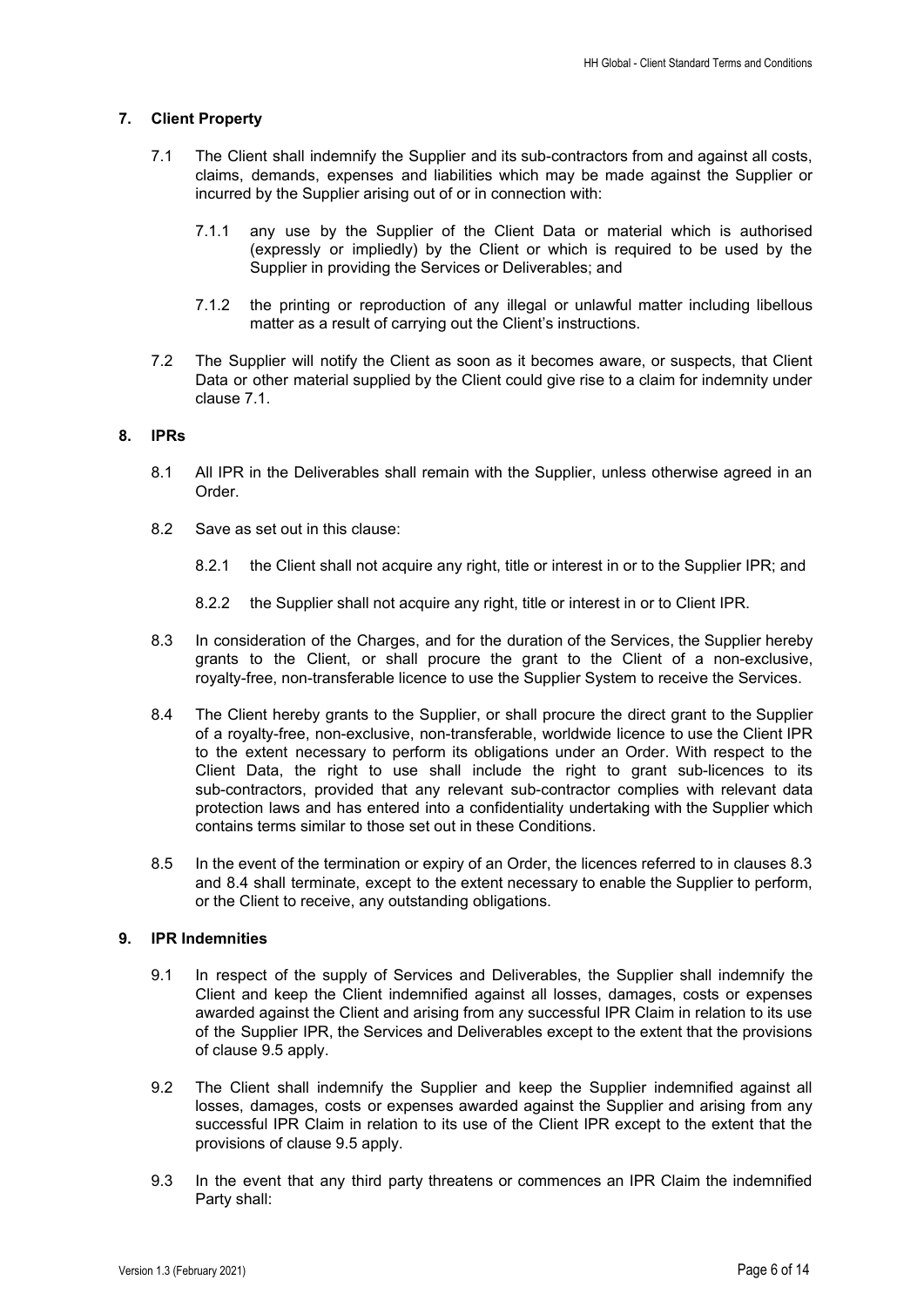- 9.3.1 notify the indemnifying party in writing immediately;
- 9.3.2 allow the indemnifying party to conduct all negotiations and proceedings and provide the indemnifying party with any and all assistance as is required (at the indemnifying party's cost) regarding the IPR Claim; and
- 9.3.3 not make any admission or prejudicial statements relating to the IPR Claim or attempt to settle it, provided that the indemnifying party considers and defends any IPR Claim using competent counsel.
- 9.4 If an IPR Claim is made or the indemnifying party anticipates that an IPR Claim might be made, it may, at its own expense and sole option, either:
	- 9.4.1 procure for the indemnified party the right to continue using the part of the material which is subject to the IPR Claim; or
	- 9.4.2 replace or modify, or procure the replacement or modification of, such material.
- 9.5 The provisions of sub clauses 9.1– 9.4 shall not apply to any IPR Claim made against the indemnified party in respect of, and to the extent that:
	- 9.5.1 any use by or on behalf of the indemnified party of the indemnifying party's IPR in combination with any item not supplied by the indemnifying party pursuant to these Conditions gives rise to the IPR Claim; or
	- 9.5.2 the use by or on behalf of the indemnified party of the indemnifying party's IPR in a manner not reasonably to be inferred from the specification or requirements of the relevant materials provided pursuant to these Conditions gives rise to the IPR Claim; or
	- 9.5.3 any modification carried out by or on behalf of the indemnified party to any item supplied by the indemnifying party under these Conditions, if such modification is not authorised by the indemnifying party in advance in writing, gives rise to the IPR Claim.

#### **10. Data Protection**

- 10.1 In so far as the Supplier is requested by the Client to process any Personal Data on behalf of the Client, the Supplier shall:
	- 10.1.1 process the Personal Data only on behalf of the Client and only for the purposes of performing the Services and Deliverables in accordance with lawful instructions received from the Client from time to time;
	- 10.1.2 subject to the provisions of this clause, not publish, disclose or divulge any of the Personal Data to any third party unless directed to do so in writing by the Client;
	- 10.1.3 not modify, amend or alter the contents of the Personal Data or disclose or permit the disclosure of any of the Personal Data to any third party unless authorised by the Client, except as is necessary for the purposes of performing the Services and Deliverables;
	- 10.1.4 implement appropriate technical and organisational measures to protect the Personal Data against unauthorised or unlawful processing and against accidental destruction, damage, alteration or disclosure;
	- 10.1.5 take reasonable steps to ensure the reliability of any of the Supplier's Personnel who have access to the Personal Data;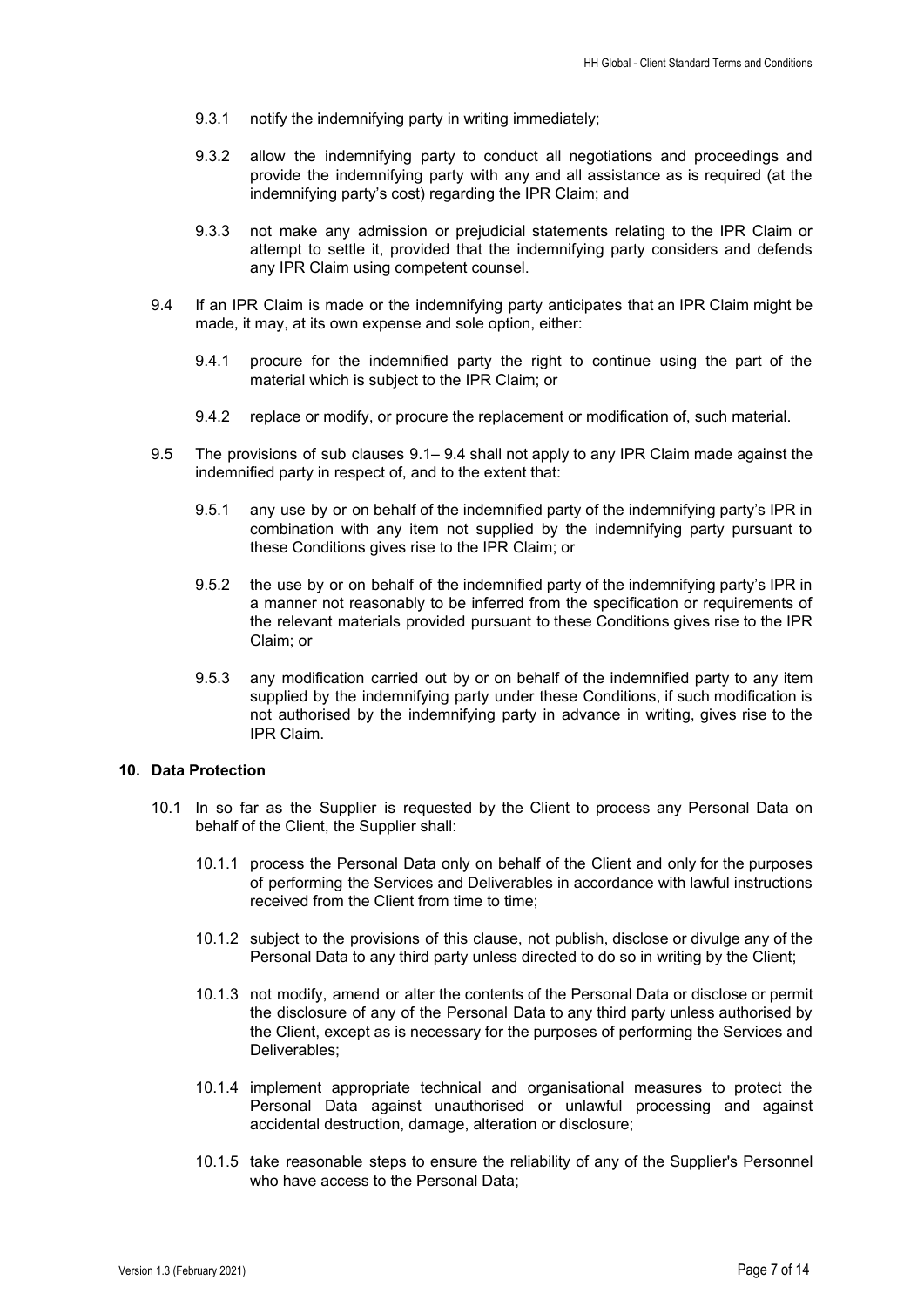- 10.1.6 ensure that only those of the Supplier Personnel or its sub-contractors who need to have access to the Personal Data are granted access to such data. Further, the Supplier shall ensure that such Supplier Personnel and/or sub-contractors are informed of the confidential nature of the Personal Data and, in the case of sub-contractors, the Supplier shall ensure that the sub-contractor has entered into an agreement which contains provisions which are similar to those contained in this clause;
- 10.1.7 permit the Client or its external advisers (subject to such advisers being bound by satisfactory confidentiality obligations) to inspect or audit the Supplier's data processing activities and to comply with reasonable requests or directions by the Client to enable the Client to verify that the Supplier is in compliance with its obligations under this clause.
- 10.2 The Client acknowledges that the Supplier is the Client's Data Processor (as defined in relevant data protection laws) and is reliant solely on the Client for instruction as to the extent that the Supplier is entitled to use and process the Personal Data. Consequently, the Supplier shall be entitled to relief from any and all liability in circumstances where any claim or complaint is brought or made with regards to the Supplier's actions to the extent that such actions result from instructions received from the Client and the Client will indemnify the Supplier accordingly.
- 10.3 The Supplier shall notify the Client in the event that it becomes aware of a breach of Data Protection laws by the Supplier or its sub-contractors in connection with provision of the Services and Deliverables.

## **11. Confidentiality**

- 11.1 Except to the extent set out in this clause, or where disclosure is expressly permitted elsewhere, the parties shall only use the other party's Confidential Information to achieve the purposes contemplated in an Order and shall:
	- 11.1.1 treat the other party's Confidential Information as confidential; and
	- 11.1.2 not disclose the other party's Confidential Information to any other person without the other party's prior written consent.
- 11.2 Both parties can only disclose the other party's Confidential Information:
	- 11.2.1 to the other party's personnel who are involved in the provision or receipt of the Services and who need to know such information. Each party shall ensure that its personnel are aware of, and comply with, these confidentiality obligations;
	- 11.2.2 to the other party's auditors, professional advisors and any court or regulatory body or other person having a statutory or regulatory right to request and receive that information. In the case of disclosure required under law or regulation, the disclosing party shall ensure that it notifies the third party of the confidential nature of the information at the time of disclosure;
	- 11.2.3 the Supplier shall be permitted to disclose the Client's Confidential Information its sub-contractors provided that the sub-contractor has entered into an agreement with the Supplier containing provisions similar to those contained in this clause; and
- 11.3 Nothing in this clause shall prevent either party from using any techniques, ideas or know-how gained during the performance of the Services and Deliverables in the course of its normal business to the extent that this use does not result in a disclosure of the other party's Confidential Information or an infringement of that party's IPR.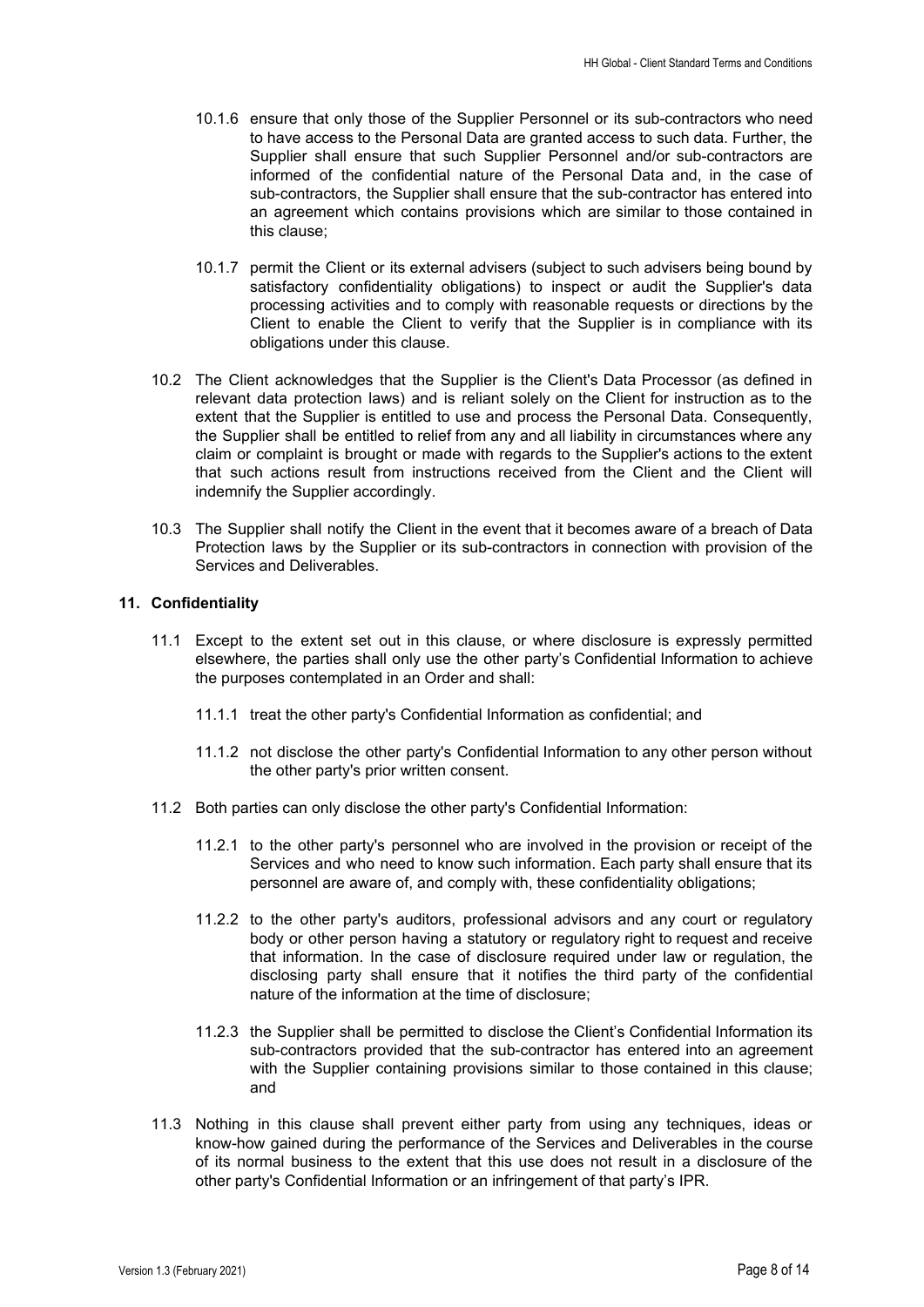## **12. Warranties**

- 12.1 Each party warrants to the other party that it has full capacity and authority to enter into an Order.
- 12.2 Both parties agree that the warranties set out in the Conditions are in lieu of, and exclude, all other terms, conditions or warranties implied by statute, law or otherwise as to the merchantability, satisfactory quality of fitness for any particular purpose of the Services and / or the Deliverables to the fullest extent permitted by law.

#### **13. Limitations on Liability**

- 13.1 Neither party's liability:
	- 13.1.1 for death or personal injury caused by its negligence or the negligence of its employees or agents;
	- 13.1.2 for breach of any obligations of confidentiality or data protection;
	- 13.1.3 for fraudulent misrepresentation; or
	- 13.1.4 for the indemnities in these Conditions

is excluded or limited by these Conditions.

- 13.2 Other than as set out in clause 13.1, neither party shall be liable (whether for breach of contract, negligence or for any other reason) arising out of or in connection with these Conditions for any:
	- 13.2.1 economic losses (including, without limitation, loss of revenues, profits, contracts, data, business, anticipated savings or cost of substitute services);
	- 13.2.2 loss of goodwill or reputation;
	- 13.2.3 indirect, consequential or special losses,

and in any case, whether or not such losses were within the contemplation of the parties.

- 13.3 Subject to clauses 13.1 and 13.2, each party's total aggregate liability (whether in relation to breach of contract, negligence or otherwise) under or in connection with each Order shall be limited to £500,000.
- 13.4 Nothing in these Conditions shall be taken as in any way reducing or affecting a general duty to mitigate loss suffered by a party.
- 13.5 Where the same facts or circumstances could give rise to more than one claim against the Supplier or an HH Global Affiliate (including in respect of any indemnity contained in these Conditions), neither the Client nor any other company within the Client group of companies, shall be entitled to recover from the Supplier or an HH Global Affiliate in respect of any loss suffered in relation to such facts or circumstances to the extent that a claim in respect of those facts or circumstances has already been made against the Supplier or an HH Global Affiliate; so that in calculating any amount payable by the Supplier/ the HH Global Affiliate in respect of any such claim, account shall be taken of any amount paid in respect of the same facts or circumstances.

# **14. Termination**

14.1 Where either party wishes to terminate an Order for convenience it shall give the other party 30 days written notice. If the Client chooses to terminate an Order for convenience and such termination takes effect before the completion of the Services requested, the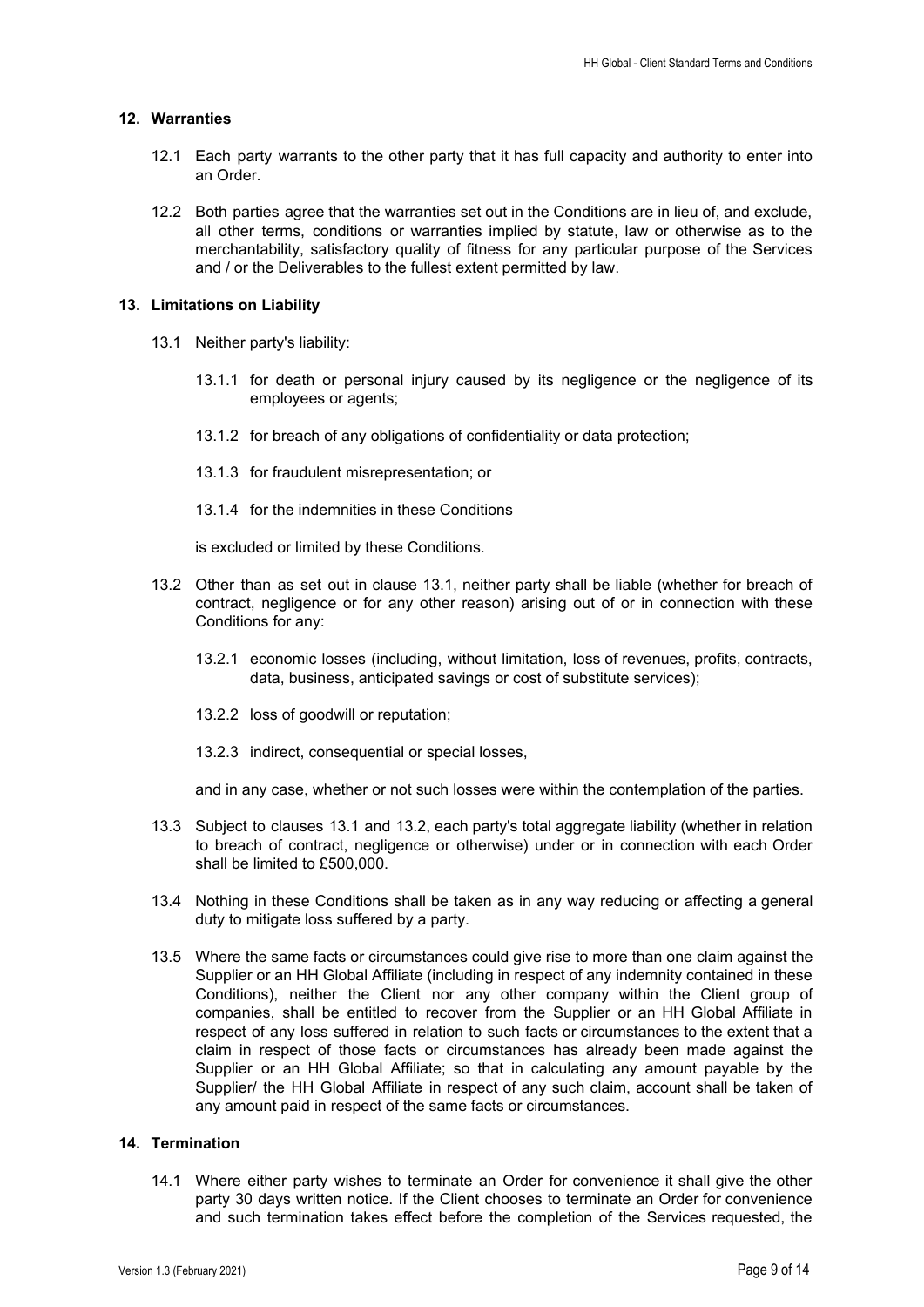Client shall be liable to pay the Supplier for all Services completed (including all expenses incurred or which the Supplier is contracted/ liable to pay to any third party).

- 14.2 Termination of an Order will not impact the continuance of any other Order.
- 14.3 Either party may terminate an Order on immediate written notice if:
	- 14.3.1 the other party is in Default; and
		- 14.3.1.1 in the case of a Supplier Default the provisions of clause 6 apply; or
		- 14.3.1.2 in the case of a Client Default and where the Default is capable of remedy, it is not put right within 5 Working Days of receiving written notice from the Supplier detailing the Default; or
	- 14.3.2 an Insolvency Event affecting the other party occurs.
- 14.4 Where the Supplier terminates in accordance with clause 14.3, the Client shall be liable to pay the Charges which would have been due under the terminated Order (including all expenses incurred or which the Supplier is liable to pay). Where the Client terminates in accordance with this clause, the Client shall only be liable to pay for Services and Deliverables received prior to, or not affected by the Default.
- 14.5 Either party may terminate an Order by written notice if the other party is subject to a Force Majeure Event (as defined in Clause 15) which affects all or a substantial part of the provision or receipt of the Services and which continues for more than 20 Working Days.
- 14.6 Any terms of these Conditions which by their nature extend beyond its termination shall remain in effect until fulfilled.

## **15. Force Majeure**

15.1 Neither party to these Conditions shall be liable to the other for any delay or non-performance of its obligations under these Conditions, to the extent that such delay or non-performance arises arising from acts, events, omissions or non-events beyond its reasonable control, including acts of God, riots, war, acts of terrorism, fire, flood, storm or earthquake, industrial dispute relating to the Supplier or any other failure in the Supplier's supply chain or any disaster.

#### **16. Variations and Change**

16.1 No change or variation to an order or these Conditions shall be valid unless signed by the duly authorised representatives of the parties.

## **17. Waiver and Accumulation of Remedies**

- 17.1 The rights and remedies provided by these Conditions may be waived only in writing by a director of the relevant party in a manner that expressly states that such waiver is intended for, and such waiver shall only be operative with regard to, the specific circumstances referred to.
- 17.2 Any failure to exercise, or any delay in exercising, a right or remedy by either party shall not constitute a waiver of that right or remedy, or of any other rights or remedies.

#### **18. Relationship of the Parties**

18.1 Nothing in these Conditions is intended to create a partnership or legal relationship of any kind that would impose liability on one party for the act or failure to act of the other party,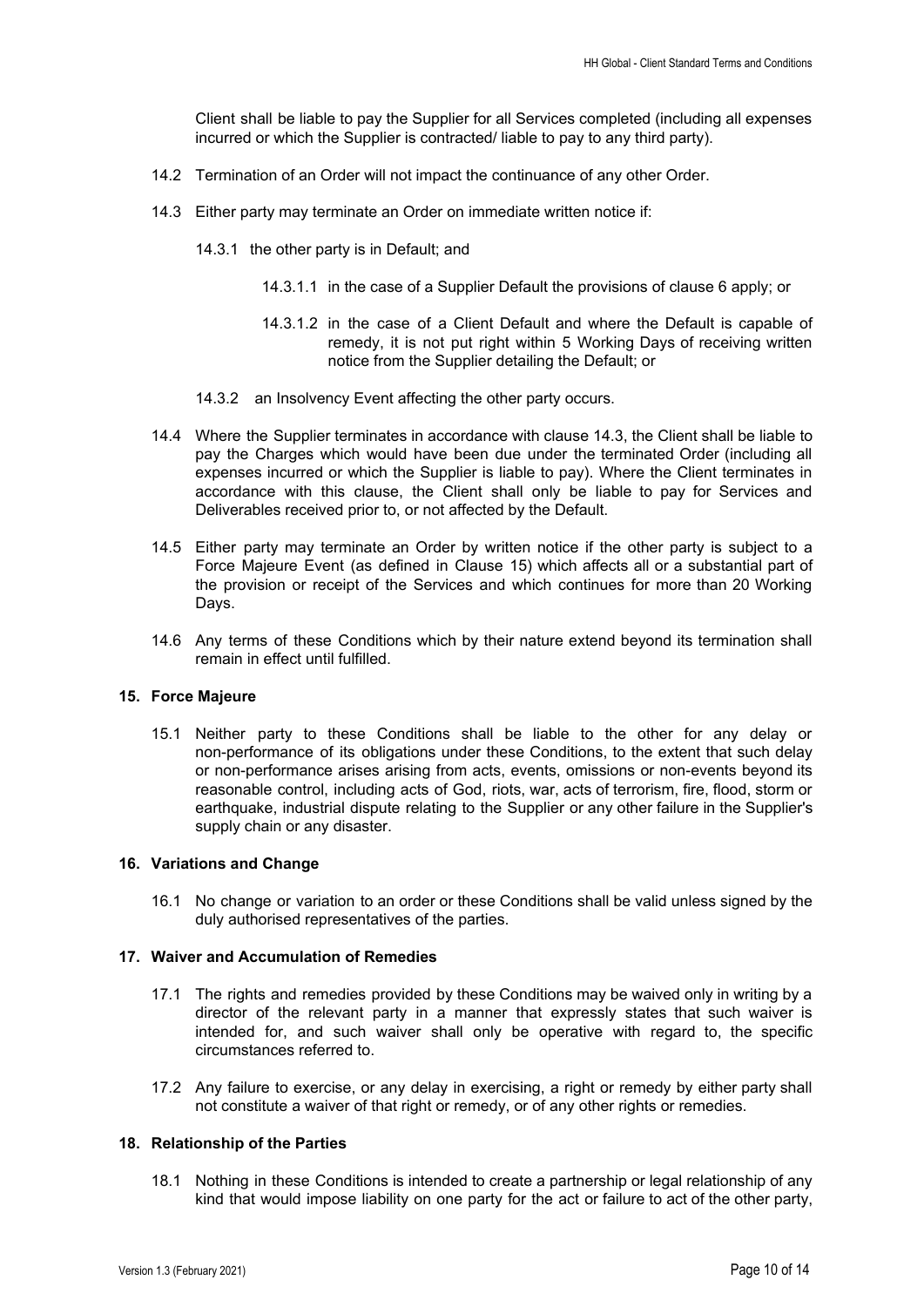or to authorise either party to act as agent for the other party. Neither party shall make representations, act in the name of, on behalf of or otherwise bind the other party.

## **19. Publicity and Branding**

19.1 During the Term, the Supplier shall be permitted to use the name of the Client and provide brief details of the Services it is supplying to the Client when responding to any tender or other form of request for information issued by a third party.

# **20. Severance**

- 20.1 If any provision of these Conditions is held invalid, illegal or unenforceable for any reason by any court of competent jurisdiction, such provision shall be severed without effect to the remainder of the provisions. If a provision of these Conditions that is fundamental to the accomplishment of the purpose of these Conditions is held to any extent to be invalid, the Supplier and the Client shall immediately commence good faith negotiations to remedy such invalidity. If as a result of this clause, any party becomes liable for loss or damage which would otherwise have been excluded, that liability shall be subject to the other limitations and provisions set out in these Conditions.
- 20.2 Neither party shall unreasonably withhold or delay their agreement to any such matters.

# **21. Further Assurance**

- 21.1 Each party undertakes, at the request of the other and at the cost of the requesting party, to do all acts and execute all documents which may be necessary to give full effect to these Conditions.
- 21.2 Except as otherwise provided, the parties shall each bear their own costs and expenses incurred in respect of compliance with their obligations under these Conditions.

## **22. Entire Agreement**

- 22.1 In conjunction with each Order, these Conditions constitute the entire agreement and understanding between the parties in respect of the matters dealt with in it. These Conditions supersede any conditions which may appear on the Client's standard documentation.
- 22.2 Each of the parties acknowledges and agrees that it does not rely on, and shall have no remedy in respect of, any statement, representation, warranty or undertaking (whether negligently or innocently made) other than as expressly set out in these Conditions. Nothing in these Conditions shall limit or exclude the liability of either party for fraud or fraudulent misrepresentation.

# **23. Notices**

Any notice required to be given under or in connection to these Conditions shall be in writing, signed by or on behalf of the party giving it and shall be served by delivering it personally, or by sending it by pre-paid first-class post, recorded delivery or registered post to the party's notified address.

## **24. Governing Law and Jurisdiction**

These Conditions and each Order shall be governed by and construed in accordance with the law of the jurisdiction where the Supplier has its principal office. Each party agrees to submit to the exclusive jurisdiction of the courts of that jurisdiction.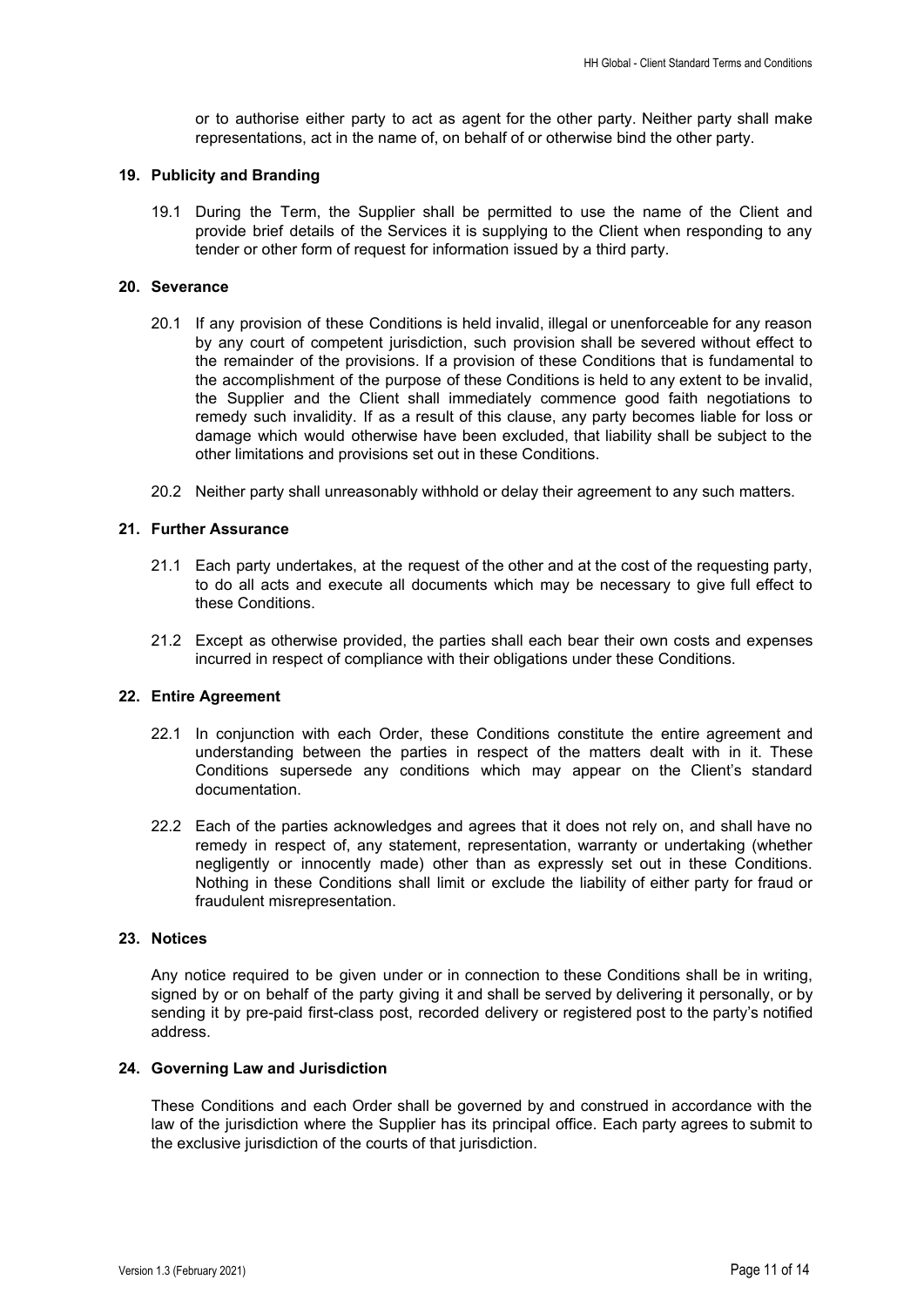## **ANNEX 1**

The Supplier shall have the right to make an additional charge at its prevailing rates in respect of:

- (a) any alteration in or addition to the Client's requirements which shall include changes made by the Client when the style, type, stock or layout is not specified;
- (b) alterations required after Proofing which are not the Supplier's responsibility;
- (c) the Client's instructions or lack of instructions;
- (d) provision of copy by the Client which is not clear or not legible;
- (e) the Client requiring delivery earlier than stated in the Accepted Order or before the time the Supplier would normally deliver;
- (f) any interruptions, delays, or additional or overtime work arising from causes for which the Supplier is not directly responsible ;
- (g) any significant increase in the materials used by the Supplier to create the Deliverables subsequent to the completion of an Accepted Order;
- (h) any increase in (or new) tax, duties or levies (including VAT ) imposed on the Deliverables; and
- (i) any fluctuations in foreign exchange rates.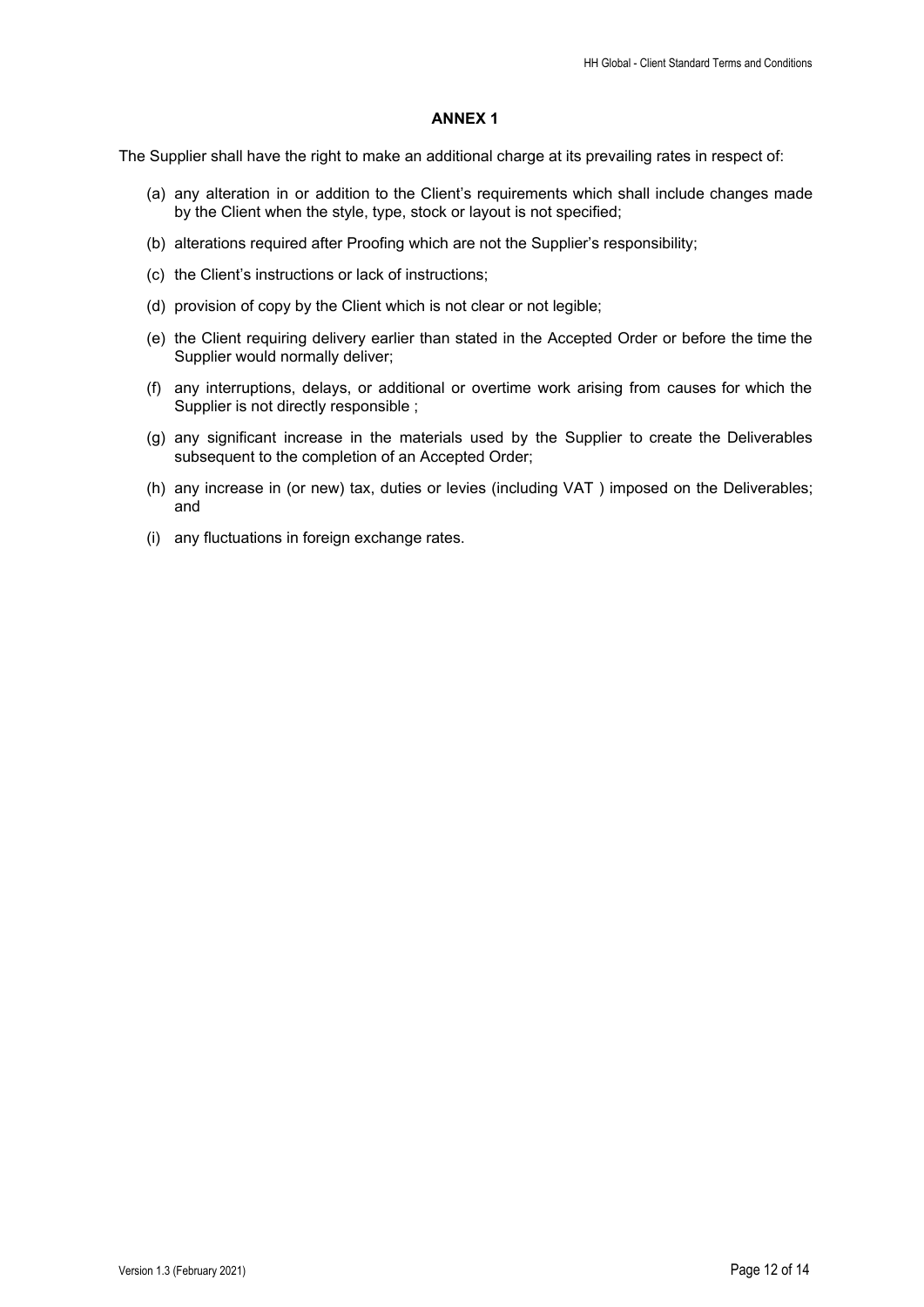# **ANNEX 2**

# **Client Responsibilities**

In order to facilitate the provision of the Services by the Supplier, the Client shall (in addition to those Client responsibilities and obligations identified in an order), be responsible for the following:

- o provide the Supplier with access to appropriate members of the Client's staff, as such access is reasonably requested by the Supplier, in order for the Supplier to discharge its obligations under this Agreement; and
- $\circ$  respond to reasonable requests for information, consents or authorisations in a prompt and timely manner and provide such documentation, data and other information as the Supplier reasonably requests in order for the Supplier to perform its obligations which shall include responsibilities more particularly described below for print management services.

| <b>Process Stage</b>                          | <b>Client Responsibility</b>                                                                                                                                                                                                                                                                                                                                                                                                                                                                                                                                                                                                                                                                                                                                                                                                                                                                                                                                                                                                                                                                                                                                                                                                                                                                                                                                                                                                                                                                                                                                                                                                                                                                                                                                                                                        |
|-----------------------------------------------|---------------------------------------------------------------------------------------------------------------------------------------------------------------------------------------------------------------------------------------------------------------------------------------------------------------------------------------------------------------------------------------------------------------------------------------------------------------------------------------------------------------------------------------------------------------------------------------------------------------------------------------------------------------------------------------------------------------------------------------------------------------------------------------------------------------------------------------------------------------------------------------------------------------------------------------------------------------------------------------------------------------------------------------------------------------------------------------------------------------------------------------------------------------------------------------------------------------------------------------------------------------------------------------------------------------------------------------------------------------------------------------------------------------------------------------------------------------------------------------------------------------------------------------------------------------------------------------------------------------------------------------------------------------------------------------------------------------------------------------------------------------------------------------------------------------------|
| Quote                                         | Supply a full break down of the brief/ specification as well as details of the key<br>$\bullet$<br>dates to enable the Supplier to confirm a time schedule. Key dates include<br>artwork availability and required delivery date.<br>Once a quote is agreed, provide a Purchase Order to enable the Supplier to start<br>$\bullet$<br>the work.                                                                                                                                                                                                                                                                                                                                                                                                                                                                                                                                                                                                                                                                                                                                                                                                                                                                                                                                                                                                                                                                                                                                                                                                                                                                                                                                                                                                                                                                     |
| Production                                    | Supply artwork in accordance with the agreed time schedule and standard;<br>$\bullet$<br>Where applicable, provide a pagination guide;<br>$\bullet$<br>Notify the Supplier in writing of any specific brand standards that need to apply<br>$\bullet$<br>to the production of the campaign or collateral as part of the briefing process;<br>Client or its nominated agencies must inform the Supplier when a file is<br>$\bullet$<br>transferred via agreed transfer process;<br>Approve all proofs and provide written confirmation in accordance with the<br>$\bullet$<br>agreed time schedule including the content, pagination etc irrespective of project<br>size or value;<br>Notify the Supplier as soon as possible of any changes required as delay by<br>$\bullet$<br>Client may impact the time schedule;<br>Supply new print ready artwork files if required. Where Client supplies the<br>٠<br>artwork then Client must ensure that it has all necessary consents to use that<br>artwork.<br>Approve Proofs for any new artwork files.<br>$\bullet$<br>Supply translations (for languages not supported by the Supplier or not included<br>within the Purchase Order) together with Approved Proofs of these translated<br>items;<br>Where available provide a previously printed piece for the Printer to match to<br>$\bullet$<br>unless colour standards are agreed and the agreed printers are used;<br>Where applicable, ensure the third party agency checks are carried out; for<br>$\bullet$<br>example artwork should be checked by the most appropriate of the art director,<br>copy writer, proof reader, agency account manager, production manager, and<br>creative artworker;<br>Attend the press pass if reasonable requested by the Supplier (or required by<br>$\bullet$<br>Client). |
| Delivery                                      | provide the correct address to the Supplier/ and any other information necessary<br>$\bullet$<br>to allow successful delivery such as labelling/ goods in instructions;<br>in the event of cross border deliveries, ensure prompt payment of any customs<br>$\bullet$<br>duties to avoid any delays                                                                                                                                                                                                                                                                                                                                                                                                                                                                                                                                                                                                                                                                                                                                                                                                                                                                                                                                                                                                                                                                                                                                                                                                                                                                                                                                                                                                                                                                                                                 |
| Direct Mail and<br>linked<br>data<br>services | Client shall confirm when data has been supplied to the end supplier data via<br>$\bullet$<br>Secure FTP in accordance with the agreed Purchase Order and time schedule<br>Client/agency must supply a mock-up/dummy pack including all inserts in the<br>$\bullet$<br>correct collation order. All inserts must be stapled in order to avoid any confusion<br>surrounding the collation order and correct facing of each piece.<br>Client must supply a data processing brief and a laser brief as part of the<br>$\bullet$<br>specification requirement. The laser brief must be of every cell, and every<br>personalised piece (i.e. letter and matching coupon).<br>Approve all Proofs submitted by the Supplier in relation to direct mailing<br>Check data dumps provided to verify receipt of correct data<br>$\bullet$                                                                                                                                                                                                                                                                                                                                                                                                                                                                                                                                                                                                                                                                                                                                                                                                                                                                                                                                                                                      |